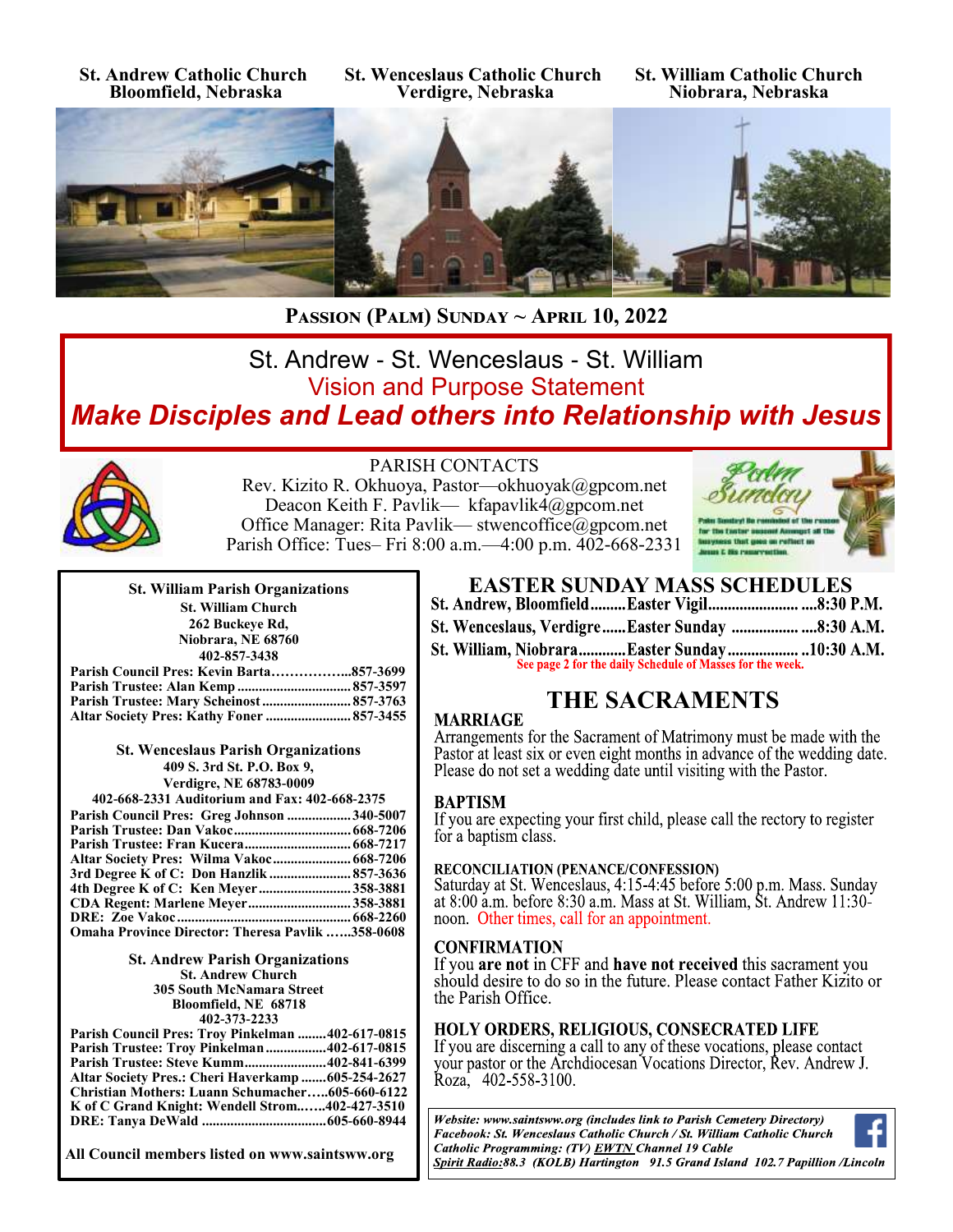## *MASS SCHEDULE AND INTENTIONS*

The Archdiocese of Omaha encourages the faithful to consider an offering of \$10 for Mass stipends. **Please make checks payable to St. Wenceslaus Church.** (All three parishes Mass stipends are paid from St. Wenceslaus Mass Stipend account.)

(✞)**Mass Intention for Deceased (Int.) Special Intention Mass**

#### Monday, NO MASS April 11, 2022

- Tuesday, April 12, 2022 **6:30 p.m. Mass Int:** ✞ **Sister Elise**
- Wednesday, April 13, 2022 **8:30 a.m. Mass @ Int: Terry Maly**

**10:00 a.m. Mass @ Alpine Int:** ✞ **Howard and Betty Johnson NO STATIONS OF THE CROSS @ ST. WENC. ON WEDNESDAY PLEASE ATTEND FRIDAY**

**5:30 p.m. Mass @ St. Andrew, Bloomfield Int:** ✞ **Paul Wagner**

> **8:30 a.m. Liturgy of the Hours@ St. Wenceslaus 7:30 p.m. Mass @ St. Wenceslaus, Verdigre Int:** ✞ **Donna Mae Haverkamp**

#### Friday, April 15, 2022 GOOD FRIDAY

 $4:30-5:15$  p.m. Reconciliation @ St. William, Niobrara 5:30 p.m. Good Friday Service @ St. William, Niob.

**8:30 a.m. Liturgy of the Hours@ St. Wenceslaus 3:00 p.m. Stations of the Cross @ St. Wenceslaus 7:00 p.m. Good Friday Service @ St. Wenceslaus**

Saturday, April 16, 2022 EASTER VIGIL **@St. Andrew, Bloomfield Int:** ✞ **Joe Schumacher**

**Sunday, April 17, 2022 EASTER 8:30 a.m. Mass @ Int:** ✞ **Living & Deceased Parishioners 10:30 a.m. Mass @ St. William, Niobrara Int:** ✞ **Lori Kavan**

| stewardship Report                       |                         |    |                       |       |                          |              |
|------------------------------------------|-------------------------|----|-----------------------|-------|--------------------------|--------------|
|                                          | <b>St. Andrew Env's</b> |    | <b>St. Wenceslaus</b> | Env's | <b>St. William Env's</b> |              |
| Weekly<br><b>Cash Needs</b><br>$21 - 22$ | \$1,261.92              |    | \$1,409.96            |       | \$665.90                 |              |
| <b>Sunday Env</b>                        | \$1391.00 34/130        |    | \$1413.00 36/125      |       | \$1480.00 27/55          |              |
| Sunday<br>Plate                          | \$152.00                |    | \$152.00              |       | \$109.00                 |              |
| Children's                               | \$11.00                 | 11 |                       |       |                          |              |
| Fuel                                     |                         |    |                       |       |                          |              |
| <b>Easter</b>                            |                         |    |                       |       | \$100.00                 | $\mathbf{2}$ |
| Grateful                                 |                         |    |                       |       |                          |              |
| Special                                  | \$50.00                 | 3  | \$63.00               | 6     |                          |              |
| Total<br>Deposit                         | \$1604.00               |    | \$1628.00             |       | \$1689.00                |              |

|          | Liturgy<br><b>Assignment</b>                  | <b>St. Wenceslaus</b><br><b>April 17th</b><br>8:30 a.m.<br><b>Easter Sunday</b> | <b>St. William</b><br>April 17th<br>10:30 a.m.<br><b>Easter Sunday</b> | <b>St. Andrew</b><br><b>April 16th</b><br>8:30 p.m.<br><b>Saturday</b><br><b>Easter Vigil</b> |
|----------|-----------------------------------------------|---------------------------------------------------------------------------------|------------------------------------------------------------------------|-----------------------------------------------------------------------------------------------|
|          | <b>Altar Ministers</b>                        | Please say "yes"<br>to Kathy Masat<br>when she calls<br>for Ministers           | <b>Taylor Teadtke</b>                                                  | K. Kleinschmit<br>J. Nissen<br>M. Aiegler<br>W. Ziegler                                       |
|          | Lector                                        |                                                                                 | <b>Gina Johnson</b>                                                    | S. Kumm<br>C. Oltjenbruns<br>D. Koertje                                                       |
|          | <b>Ushers</b>                                 |                                                                                 |                                                                        |                                                                                               |
|          | <b>Greeters</b>                               |                                                                                 |                                                                        | <b>Perry and Julie</b><br><b>Trenhaile</b>                                                    |
|          | <b>Offertory</b>                              |                                                                                 |                                                                        |                                                                                               |
|          | <b>EMHC</b>                                   |                                                                                 | <b>Terry Hanzlik</b>                                                   | <b>Keith Koertje</b>                                                                          |
|          | <b>Cantor</b>                                 | <b>Max and Heidi</b><br>Hollmann                                                |                                                                        |                                                                                               |
|          | <b>Accompanist</b>                            | <b>Katie Hollmann</b>                                                           |                                                                        | <b>Nancy Wortmann</b>                                                                         |
|          | <b>Money</b><br><b>Processors</b>             | <b>Theresa Pavlik</b>                                                           | <b>Gina Johnson</b>                                                    | *Scott/Kristi<br>Hauger                                                                       |
|          |                                               | <b>Deb Hansen</b>                                                               | <b>Marjean Pischel</b>                                                 | *Caroline<br><b>Oltienbruns</b>                                                               |
|          | <b>Holy Thursday</b><br><b>April 14, 2022</b> | <b>St. Wenceslaus</b><br>7:30 p.m.                                              | <b>St. William</b><br><b>No Mass</b>                                   | <b>St. Andrew</b><br>5:30 p.m.                                                                |
|          | <b>Altar Minister</b>                         |                                                                                 |                                                                        | P & M Bratetic<br>K. Haverkamp<br>M. Mackeprang                                               |
|          | Lector                                        |                                                                                 |                                                                        | <b>Lyndsy Jenness</b>                                                                         |
| Greeters |                                               |                                                                                 |                                                                        | L & D Bratetic                                                                                |
|          | EMHC                                          |                                                                                 |                                                                        | Cynthia Kumm                                                                                  |

| <b>Good Friday</b><br>April 15, 2022 | 7:00 p.m. | 5:30 p.m.                   | <b>No Service</b> |
|--------------------------------------|-----------|-----------------------------|-------------------|
| <b>Altar Minister</b>                |           | R. Teadtke<br>T. Stark      |                   |
| Lector                               |           | M. Scheinost<br>Kathy Foner | Good Friday       |
| <b>EMHC</b>                          |           | G. Johnson                  |                   |

## **St. William Church Cleaning**

**St. William Church Cleaners for April 16th:** Carol Kalkowski and Cassie Stark.

|           | St. Andrew       | St. Wenceslaus                                                                                                  | St. William |
|-----------|------------------|-----------------------------------------------------------------------------------------------------------------|-------------|
|           |                  | <b>NOTE THE COLOR CODE USED FOR ANNOUNCEMENTS</b><br>(COLORS SHOW ONLINE OR WHEN PRINTED IN COLOR)              |             |
|           |                  | <b>MARK YOUR CALENDAR</b>                                                                                       |             |
|           |                  | Office Hours - Tues.-Thurs. (Holy Week Only) 8:00-4:00 p.m.                                                     |             |
| $\bullet$ |                  | April 11th–9:00 a.m. St. William Easter Cleaning at church.                                                     |             |
| $\bullet$ |                  | April 12th– After 6:30 p.m. Mass. St. Wenceslaus Parish<br><b>Council Meeting in the Fr. Oborny Auditorium.</b> |             |
|           |                  | April 13th –7:00 p.m. St. Andrew Stations of the Cross.                                                         |             |
| $\bullet$ | men are welcome! | April 14th -6:00 a.m. TMIY in the St. Wenceslaus Plaza. All                                                     |             |
|           |                  | April 23rd–5:00 p.m.St. We. Graduation Mass with meal following                                                 |             |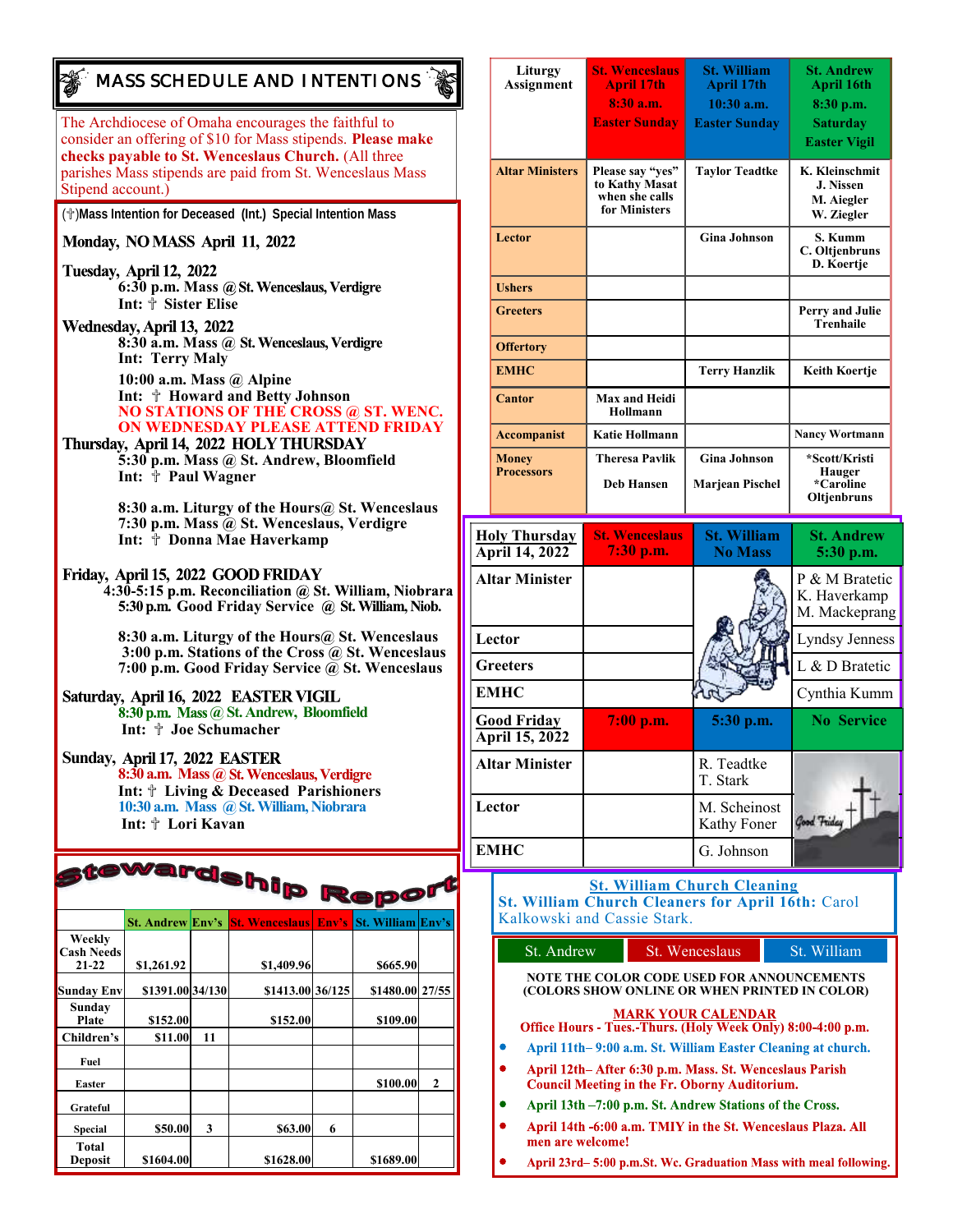## Bulletin Deadline is Wednesday Noon



## **St. Wenceslaus/St. William CFF**

April 13th - No CFF/YD Classes - see Church bulletin for Holy Week's Mass Schedule ( No Stations of the Cross Wed) 17th- Easter Sunday

20th –6:30 End of the year Thanksgiving Mass, CFF Closing picnic TBD - First Communicants Family Retreat

## **St. Andrew Religious Education Schedule**

**Date:** Time:<br>4/10/22 9:00-10:15 4/10/22 9:00-10:15 AM Palm Sunday<br>4/17/22 No Class- Easter Sunday No Class- Easter Sunday



## **St. Wenceslaus is Hiring! Mowing the Church Grounds and Cemetery**

Do you need extra income over the summer?

St. Wenceslaus Parish is looking to hire someone that can mow the church grounds and the cemetery. Please contact the parish office if you are interested in mowing at 402-668-2331.



#### **St. Andrew Parish Needs Two Parish Council Members**

St. Andrew Parish will have two members leaving the Parish Council after June. Troy Pinkelman and Julie Trenhaile, thank you for your time serving on the Parish Council. If you are interested in being a member of the council please call Troy Pinkelman at 402-617-0815 or Father Kizito at 402- 515-5837. The pastoral council enables the pastor to obtain input from members of his parish and to help him reach his vision for the church.



#### **Musicians Wanted at St. Wenceslaus!**  St. Wenceslaus is in need of cantors and



accompanists for liturgical services. Please contact Pete Pavlik  $\omega$  402-715-0185 or call the parish office and leave your name and number.



**Thursday, April 14th—HOLY THURSDAY Meet in the Plaza at St. Wenceslaus Church Avanti! The Harvest is Plentiful (Closing Session) Speaker: Mark Hartfiel**  Sent on Mission All Called to Work in the Vineyard Discovering Your Mission Field Transformation Through Small Group The Art of Evangelization

Pitfalls and Best Practices of Evangelization

underscores the Divine origin of celebrating

Christ's entrance into Jerusalem to accomplish

liturgy of the Church this weekend, while revealing the fullness of Jesus' humanity,

his paschal mystery.

The solemn liturgical events of the week recall the Last Supper when Jesus instituted the sacraments in the twofold giving of himself: first to his enemies as the paschal lamb to die on the cross; and second, to his friends and disciples, that is to us, his Church, in the sacrament of his Body and Blood. Thus, by this act of self -giving Jesus gave us an example of service, to wash the feet of one another, so as to more fully conform to him in love and service.

Good Friday recalls the passion of the Lord, teaching us the meaning of suffering, praying for the needs of the world. We worship the cross as the symbol of Jesus' triumph. Also, we participate in Holy Communion— Jesus who is our life and savior. This is the only day that the celebration of Mass is forbidden in the Catholic Church. This is to underscore the unity of the redemptive death of Jesus on the Cross and the Sacrifice of the Holy Mass, which is a "figure" or "representation" of the former.

On Holy Saturday the Church waits at the tomb of the Lord; we contemplate Jesus' suffering and death the altar is stripped until the solemn vigil at night in anticipation of the resurrection. On this night RCIA elects and candidates all over the Catholic world receive the various Easter sacraments and are initiated into the Divine life of God and welcomed into the communion of the Church. We are redeemed and saved through the sacred events commemorated this solemn week. We are renewed through the renewal of our baptismal vows, rejecting Satan, sin and the glamour of the world, to cling more closely to Christ. I urge you to create the time to honor the very events which give meaning to our faith in Christ.

This Sunday there is going to be a reconciliation service and opportunity for individual confession at St. Ludger Church in Creighton at 7 pm. Two or more priests will be available to help proclaim to you God's love and mercy. Let us all make this Easter special by making a good confession so that we can all stand in grace to joyfully proclaim the Resurrection of the Lord. If you are unable to attend tonight, please call me during the week to set up an appointment for private confession, I promise a VIP treatment! Let us take advantage of God's love and Mercy.

Please, it's time to return the 'Rice Bowls'. You may drop them off before or on Easter. Thank you for sharing your 'quarters' with the hungry of the world. Thank God that your sacrifices will do some good around the world through the efforts of Catholic Relief Services. There will be a special collection on Good Friday for the support of the Holy Sites in Jerusalem. We are counting on your generosity.

Finally, I commend you to the intercession of the Blessed Virgin Mary, our patron Saints Andrew, Wenceslaus and William. Stay Close to Jesus and your family. God bless you.

**From the Pastor's desk…** Holy Week begins with Palm Sunday! The